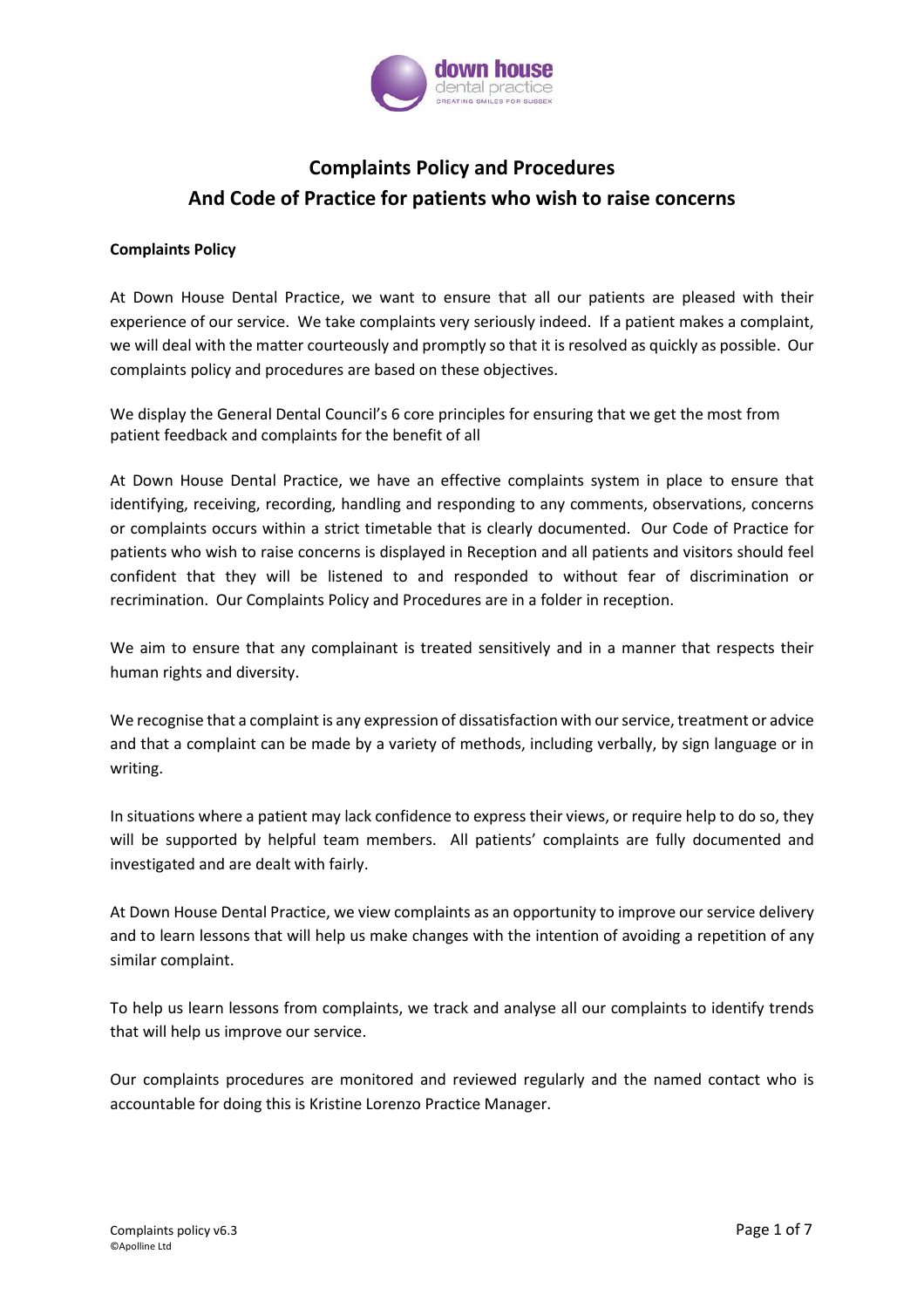

This Policy was implemented on 13/04/2021.

This policy and relevant procedures will be reviewed annually and are due for review on 15/01/2022 or prior to this date in accordance with new guidance or legislative changes or as a result of learnings following a complaint.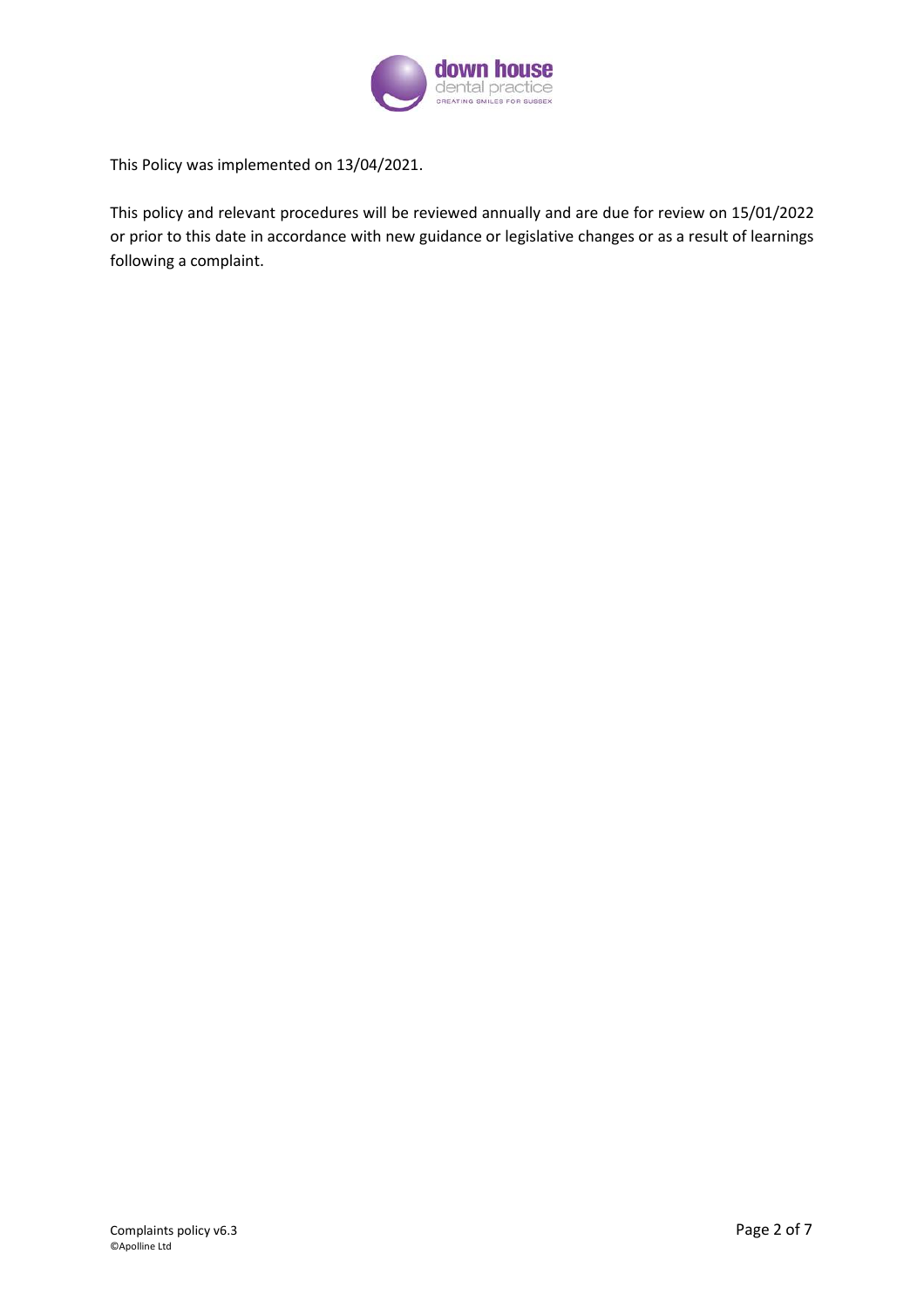

### **Complaints Procedures**

#### **Verbal complaints**

If a patient complains on the telephone, at the reception desk or anywhere else in the practice, we will listen sympathetically to their complaint and make notes about his/her issues or problems, provided that the patient consents to us doing this.

Having first listened to the patient's complaint, we will offer to refer him/her to Practice Manager immediately. If the practice manager is not available at the time, the patient will be advised of when they will be able to speak to her and arrangements will be made for this to happen. If the patient has consented to their concerns or issues being written down, the team member will take brief details of the complaint and pass them on. If we cannot arrange this within a reasonable time period or if the patient does not wish to wait to discuss the matter, arrangements will be made for Head office to deal with it.

Our aim in handling verbal complaints is always to try to resolve the issue to the patient's satisfaction so that it does not escalate and become a written complaint.

#### **Written complaints**

- If the patient complains in writing the letter will be passed on immediately to The Practice Manager.
- Complaints about clinical care or associated charges will be referred to the clinician concerned, unless the patient does not want this to happen.
- If a claim has begun, or if a complaint to one of the regulatory bodies has been made or intimated, advice and assistance should be sought from the relevant registrant's indemnity provider.
- A written response to a complaint with an accompanying copy of our Complaints Policy and Procedures.
- We will investigate the complaint to enable us to give an explanation of the circumstances that led to the complaint within ten working days of receipt. If the patient does not wish to meet us, then we will attempt to talk to them on the telephone. If we are unable to investigate the complaint within ten working days, we will notify the patient, giving reasons for the delay and a likely period within which the investigation will be completed.
- We will confirm the decision about the complaint in writing immediately after completing our investigation.
- We make and keep proper and comprehensive records of any complaint received.

If patients are not satisfied with the result of our procedure, then a complaint may be made to: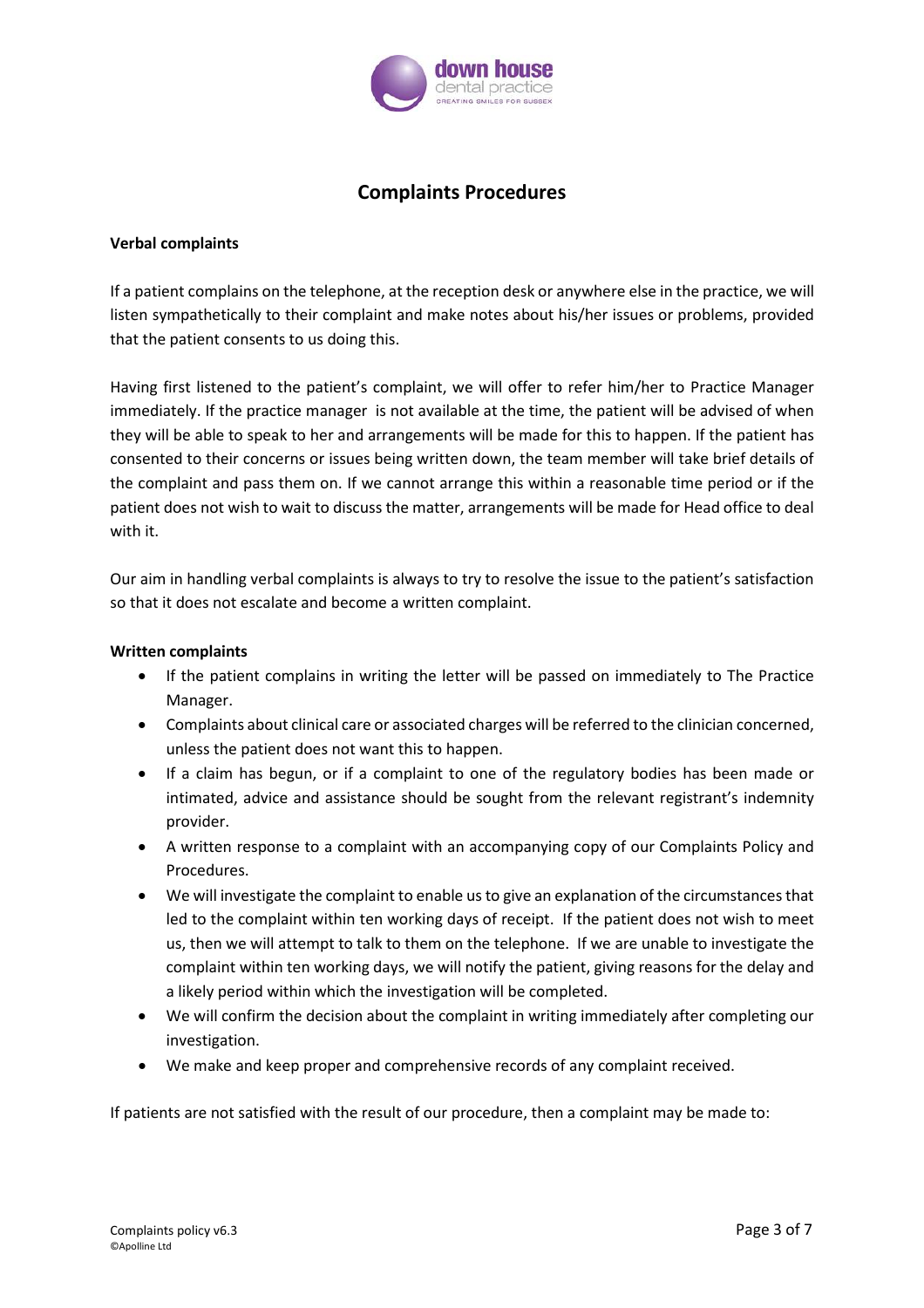

#### **The Dental Complaints Service** for complaints about private treatment

Address: 37 Wimpole Street, London W1G 8DQ Phone: 0208 253 0800 Email: [info@dentalcomplaints.org.uk](mailto:info@dentalcomplaints.org.uk)

**The General Dental Council** Address: 37 Wimpole Street, London, W1G 8DQ Phone: 0207 167 6000 Email: [standards@gdc-uk.org](mailto:standards@gdc-uk.org)

**NHS England** for complaints about NHS treatment Address: NHS England, PO Box 6738, Redditch, B97 9PT Phone: 0300 311 2233 Email[: england.contactus@nhs.net](mailto:england.contactus@nhs.net) with: 'For the attention of the complaints team' in the subject line.

### **The Care Quality Commission**

Address: Citygate, Gallowgate, Newcastle upon Tyne NE14PA Phone: 03000 616161 Email: [enquires@cqc.org.uk](mailto:enquires@cqc.org.uk)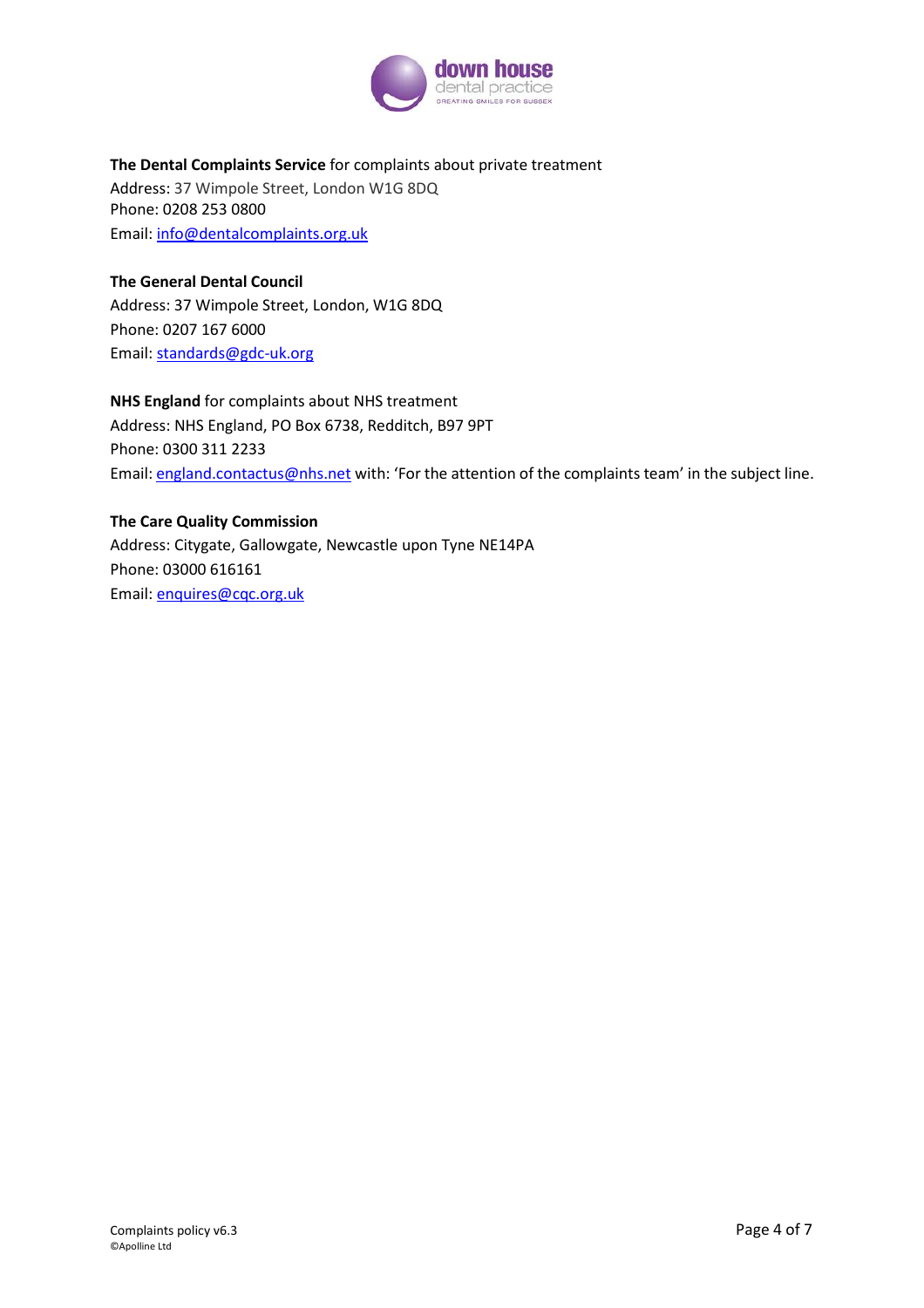

# **The Down house dental practice Code of Practice for patients who wish to raise concerns**

In Down House Dental Practice we place great emphasis on meeting and whenever possible, exceeding our patients' expectations. We try to ensure that all patients are pleased with their experience of our service and we take any concerns a patient may have very seriously.

If you have a concern regarding any aspect of your care, please let us know. We will do all that we can to resolve your concern to your satisfaction promptly and professionally.

Our aim is to respond to your concerns in a caring and sensitive way.

The person responsible for dealing with any concerns about the service we provide in this practice is The Practice Manager.

If you raise an issue you are concerned or unhappy about on the telephone or at the reception desk, after listening to a description of the problem the person with whom you raise your concern will try to resolve the issue to your satisfaction immediately.

If the person with whom you raise your concern is unable to resolve the issue for any reason, we will contact The Practice Manager immediately. Should The Practice Manager be unavailable at the time, we will advise you when they will be available, and arrangements will be made for you to meet or speak with her.

If for any reason The Practice Manager is going to be unable to meet you or speak with you at a time that is convenient to you, we will arrange for Head Office to take responsibility for dealing with your concern or complaint.

The team member with whom you first raised your concern will take brief details from you and pass these to The Practice Manager so that they can familiarise themselves with your concern prior to meeting you or speaking with you.

If you choose to write to us to express your concern rather than raising it verbally, your letter or email will be passed on to the relevant person immediately.

We will acknowledge any concerns you raise in writing within three days and we will also include a copy of this Code of Practice with our response. We will investigate your concern and report back within ten working days of it being received. If we are unable to complete our investigations within ten working days for any reason, we will notify you, giving reasons for the delay and the likely period within which the investigation will be completed.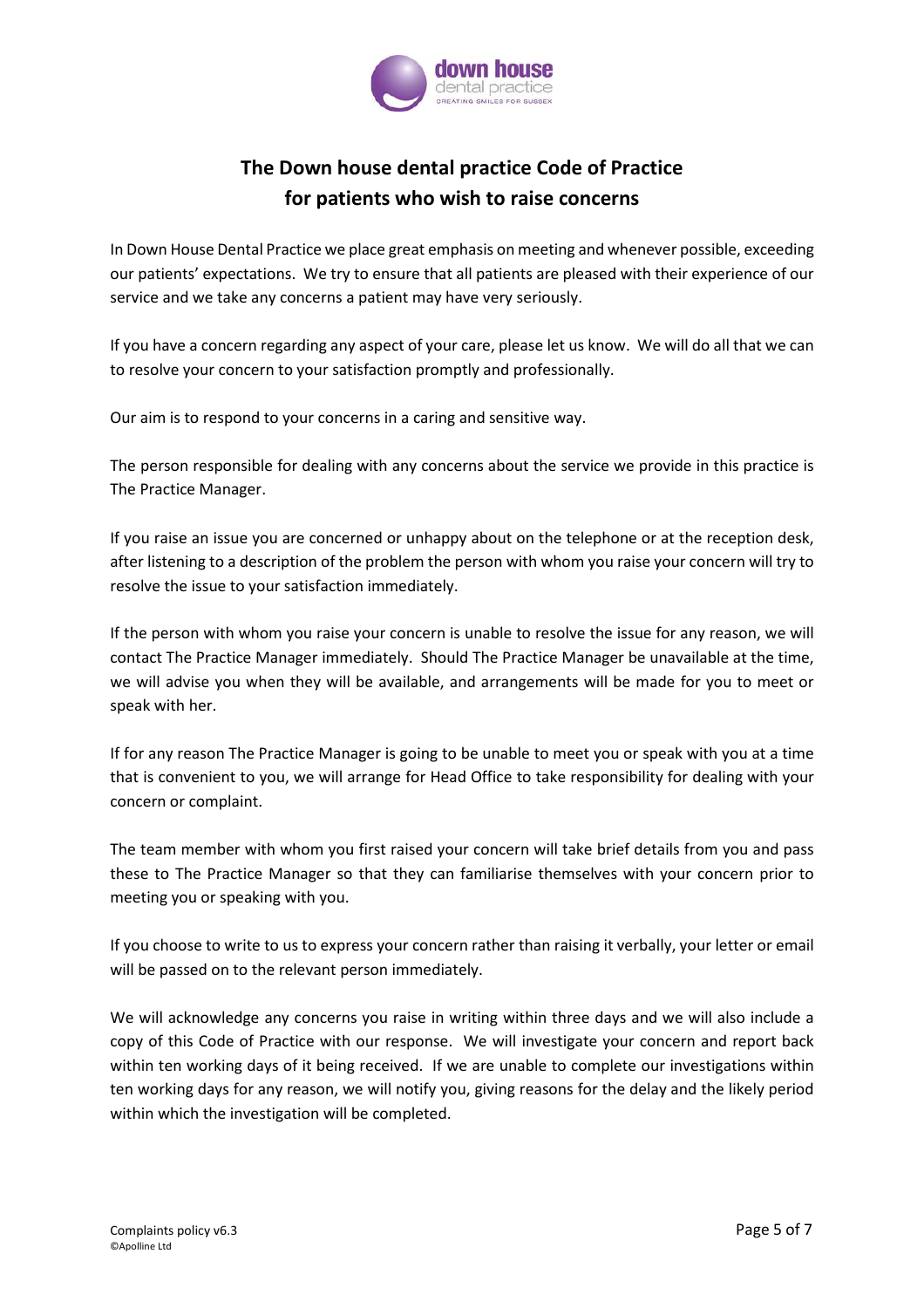

We will confirm the outcome of the investigation and any decisions made in writing.

We will keep proper and comprehensive records of any concerns or complaints received.

We will do all we can to resolve your issue, concern or complaint to your satisfaction. If, for any reason, you are not satisfied with the outcome or the procedure, we will advise you of other avenues open to you for raising concerns. These are:

**The Dental Complaints Service** for complaints about private treatment. Address: Address: 37 Wimpole Street, London W1G 8DQ Phone: 0208 253 0800 Email: [info@dentalcomplaints.org.uk](mailto:info@dentalcomplaints.org.uk)

**The General Dental Council (GDC)** (the clinicians' professional regulator]. Address: 37 Wimpole Street, London, W1M 8DQ Phone: 0207 167 6000 Email: [standards@gdc-uk.org](mailto:standards@gdc-uk.org)

**NHS England** for complaints about NHS treatment. Address: NHS England, PO Box 6738, Redditch, B97 9PT Phone: 0300 311 2233 Email[: england.contactus@nhs.net](mailto:england.contactus@nhs.net) with: 'For the attention of the complaints team' in the subject line.

**The Care Quality Commission** (the regulator for all of health and social care) Address: Citygate, Gallowgate, Newcastle upon Tyne NE14PA Phone: 03000 616161 Email: [enquires@cqc.org.uk](mailto:enquires@cqc.org.uk)